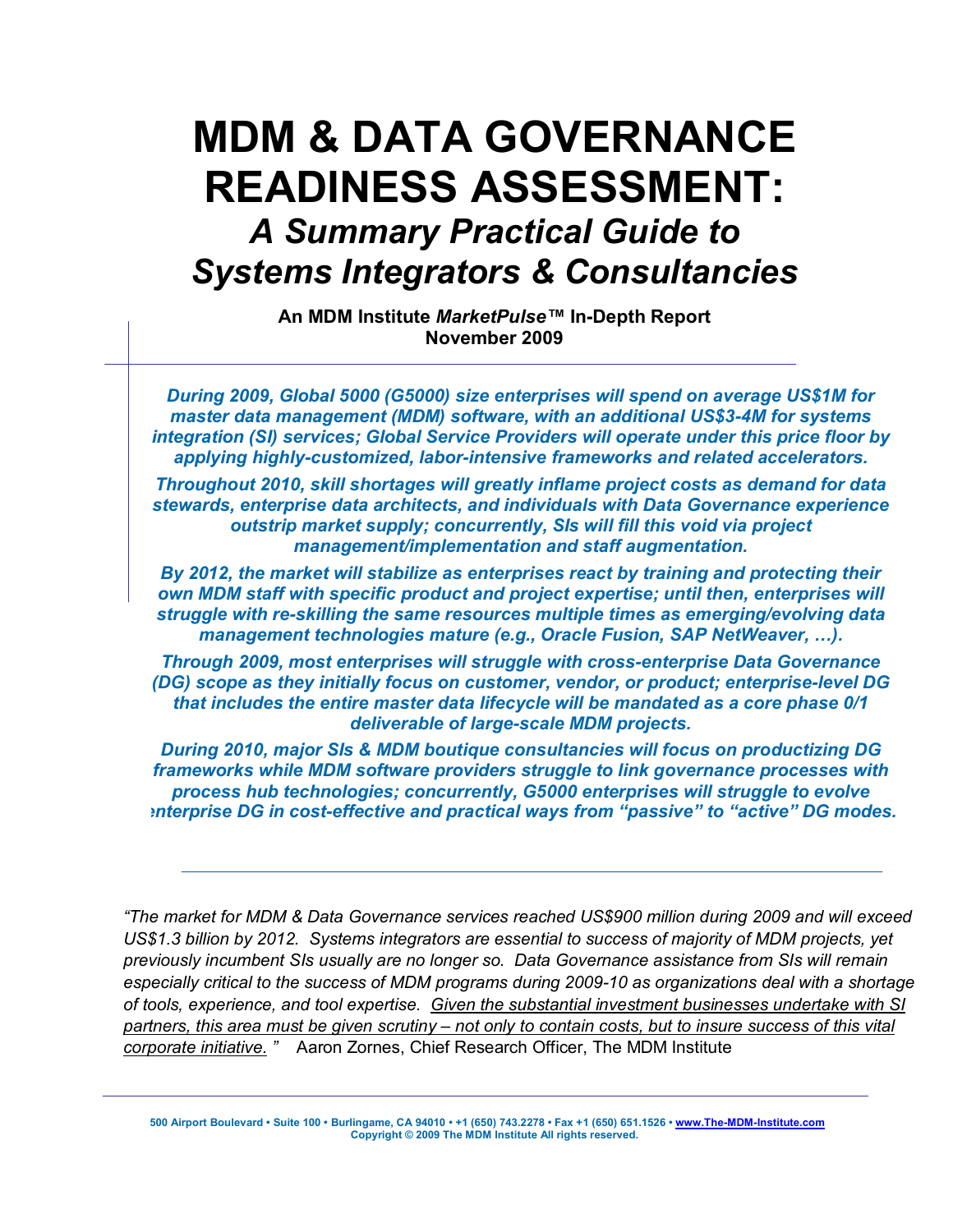# I

#### **MDM & Data Governance Readiness Assessment A Summary Practical Guide to Systems Integrators & Consultancies**

## **TABLE OF CONTENTS**

| What are the Major Benefits of Partnering with Systems Integrators for MDM & DG? . 6  |  |
|---------------------------------------------------------------------------------------|--|
|                                                                                       |  |
|                                                                                       |  |
|                                                                                       |  |
| Understanding the "Top 5" Technical Evaluation Criteria for Selecting an SI Partner 7 |  |
|                                                                                       |  |
|                                                                                       |  |
|                                                                                       |  |
|                                                                                       |  |
|                                                                                       |  |
|                                                                                       |  |
|                                                                                       |  |
|                                                                                       |  |

#### **LIST OF FIGURES**

| Figure 1 – How Important are SIs to MDM & Data Governance Program Success 6   |  |
|-------------------------------------------------------------------------------|--|
| Figure 2 – "Top 5" Areas that Enterprises Look to SIs for Assistance  8       |  |
| Figure 3 - "Top 5" Evaluation Criteria for MDM & Data Governance SIs  10      |  |
| Figure 4 – Relative Market Share for MDM & Data Governance Implementation  12 |  |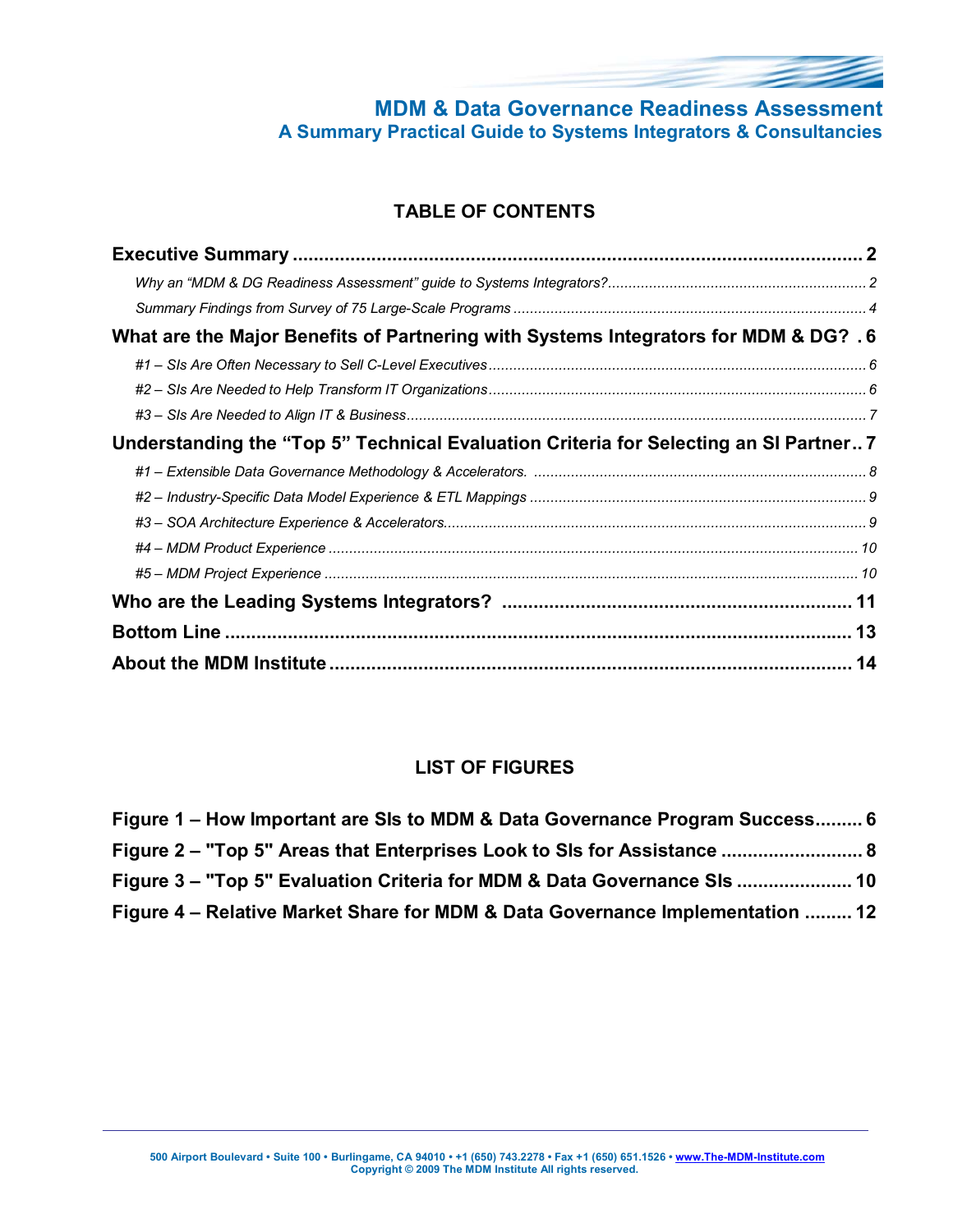Page 2

# **Executive Summary**

Both Data Governance and Master Data Management programs are breaking new ground when it comes to complexity and business value justification for large scale integration

projects. Previously, Enterprise Resource Planning (ERP) may have attempted to integrate and transform the back office (finance, manufacturing, and distribution) while Customer Relationship Management (CRM) sought to integrate and transform the front office (sales, marketing, and service). Master Data Management (MDM) takes the notions of integration and transformation to new heights in that an enterprise MDM program proposes to integrate front office and back office, as well as (often competitive) business units within the enterprise by treating "data" as a corporate asset.

#### **Why an "MDM & DG Readiness" Assessment**" guide to Systems **Integrators?**

Understanding the scope, diversity and churn of the solutions providers' in the market to assist with master Data Governance programs is tremendously challenging. In short,

#### **Industry Terminology - Definitions**

**Master Data Management (MDM).** Authoritative, reliable foundation for data used across many applications and constituencies with the goal to provide a single view of the truth no matter where it lies.

**Multi-Entity MDM.** An MDM solution to concurrently manage multiple, diverse master data domains (customers, accounts, products) across intra- and extra-enterprise business processes. By centralizing the most critical data to a single trusted source within a cohesive data lifecycle, multi-entity MDM provides configurable process integration across multiple data domains.

**Customer Data Integration (CDI).** Processes and technologies for recognizing a customer and their relationships at any touch-point while aggregating, managing and harmonizing accurate, up-to-date knowledge about that customer to deliver it 'just in time' in an actionable form to touch-points.

**Data Governance (DG).** Formal orchestration of people, process, and technology to enable an organization to leverage data as an enterprise asset.

 **Source: The MDM Institute**

business and IT leadership chartered with defining and executing such programs need help to understand and navigate through the numerous options.

Historically, there has been economic and political pressure to stay the course with your incumbent systems integrator (SI) for enterprise scale projects. For example, the SI partner who helped with your enterprise CRM or ERP implementation may also have been the partner for enterprise data warehouse or e-commerce. MDM and DG, however, have been evolving at a faster pace and with a more diverse set of mega vendors and pure play solutions such that the SI industry was caught somewhat off guard.

Even more challenging has been the difficulty in scaling these MDM solutions from division or LOB level to true enterprise-wide deployment. Experienced SIs are critical not just for the installation and performance tuning of such complex mission critical software, but increasingly the SI is seen as a partner in breaking new technology ground such as multientity MDM (e.g., customer and product master data at the same time) and the integration of master data workflows into multi-channel and other nouveau architectures.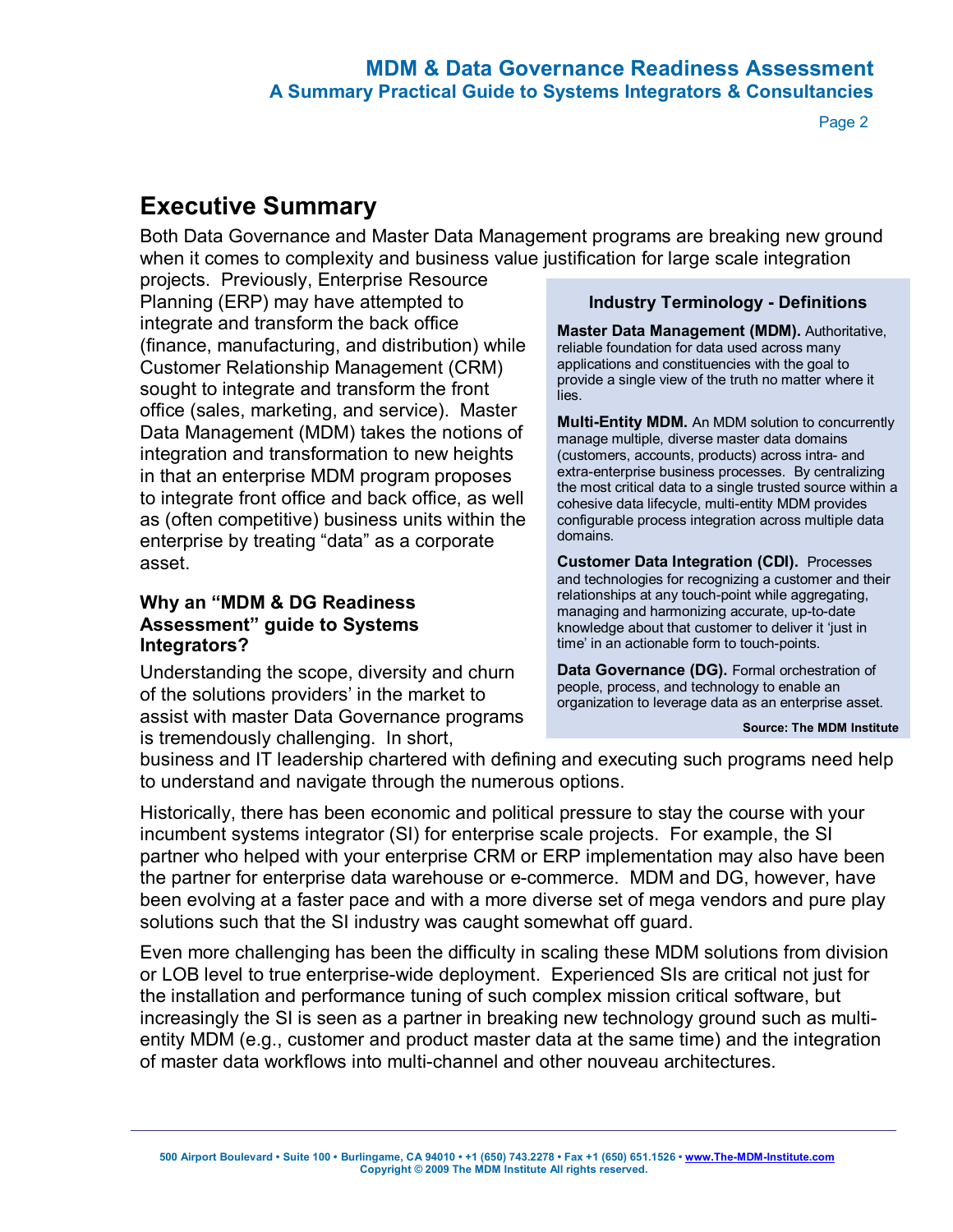Page 3

Such historical momentum (or inertia) to stay with the incumbent SI partner was considered sound business logic given the good working relationship established, along with the economies of scale enjoyed by both sides of the equation due to the ongoing relationship (reduced selling costs, and ramp up time/fees due to insider status). **However, what if your preferred SI partner does not have any project experience in the rapidly evolving MDM technology arena or is tremendously short staffed in this area? What do you do?**

This MDM Institute Market Pulse™ report provides a synopsis of:

- Why SIs are essential to the success of your MDM and Data Governance (DG) projects,
- How an enterprise might evaluate the capabilities of your "new" potential SI partners
- An overview of the SI landscape regarding both who the traditional leaders are as well as a look at the new SI "dark" horses".

Our gratitude and special thanks go out to those early adopters and industry leaders who shared their insights with us as we captured the "best practices" of these pioneers.

Specifically, during October-November 2009, in-depth survey interviews were held with IT management of 75 North American, European and Asia-Pacific MDM programs: 26% (20) were financial services; 16% (12) were retail/food & beverage, and, 11% (8) were healthcare/pharma/medical.

#### **Industry Terminology – Phase Delineations**

**Phase 0.** Scoping of Phase 1; Limited proof-of-concept (POC); Requirements capture; ROI projection; Vendor & product evaluation.

**Phase 1.** Limited deployment within single business division or department for single entity, e.g. customer or product.

**Phase 2.** Going enterprise-wide with single master entity, e.g. customer, product, supplier, etc..

**Phase 2+.** Going enterprise-wide with more than one master entity, e.g. customer, product, &/or supplier, etc.

**Phase 3.** Extending master data extra-enterprise-wide with more than one master entity, e.g. customer, product, &/or business partners, e.g. strategic sourcing supply chain, outsourced call centers, etc.

#### **Source: The MDM Institute**

All survey respondents had annual revenues in excess of US\$1 billion. Based on attendee data from recent MDM SUMMIT conferences, the data from an additional 1,867 organizations were reviewed for their experiences in engaging consultancies for the multiple phases of Data Governance and MDM programs.

The most common MDM products installed in the greater online survey sample were: Oracle with 478 sites (43% - including several hundred Hyperion DRM sites); SAP with 228 sites (21%); IBM with 220 sites (20% for customer and product hubs); Initiate Systems with 122 sites (11% including more than 60% of which were enterprise master patient identification [EMPI] registry implementations); and, Siperian with 63 sites (6%).

Such projects typically incur a substantial amount of systems integration services in the first 12-24 months as businesses wire up their data sources into the enterprise's master data hub(s) and undergo both business and IT process transformation to address the future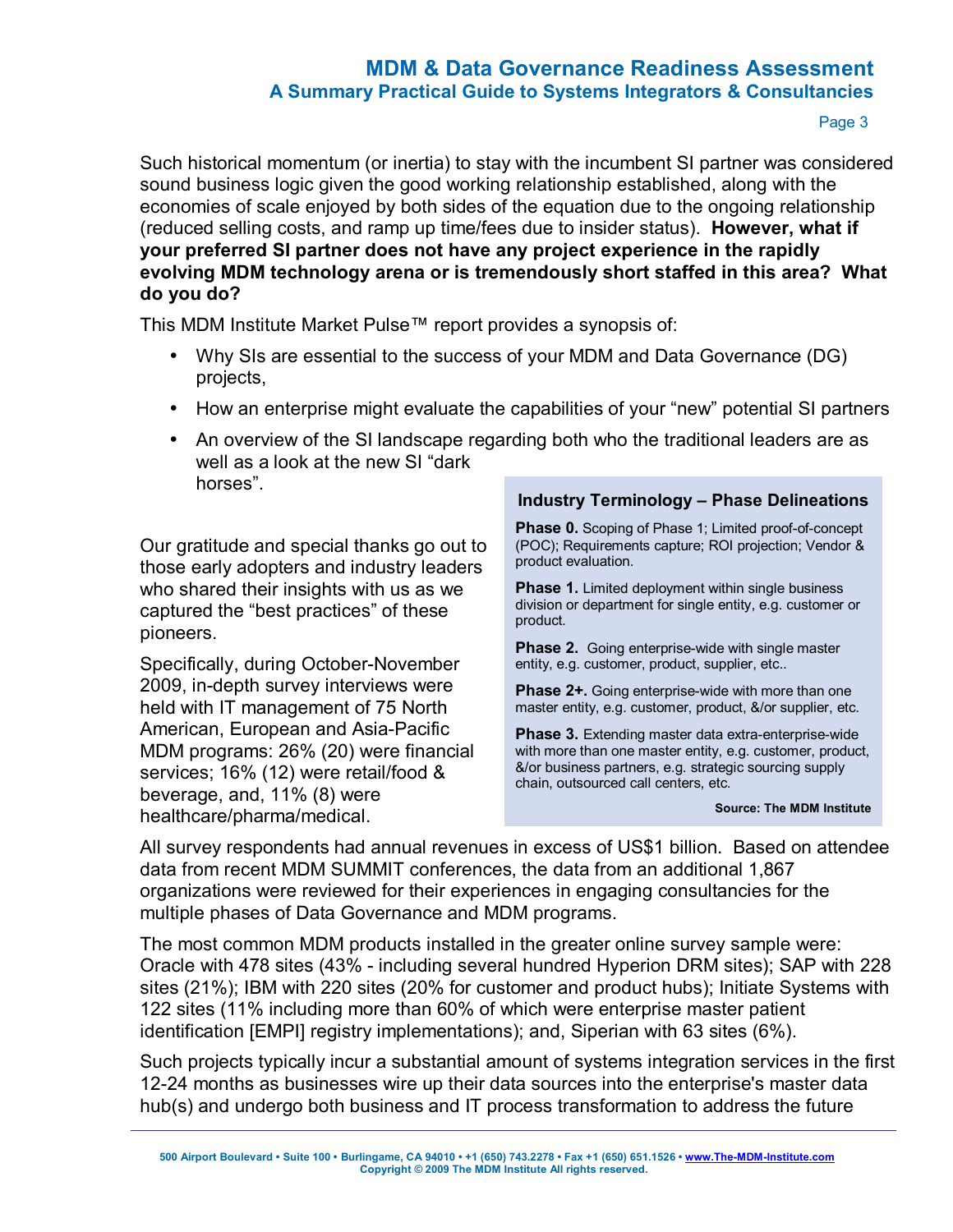Page 4

state wherein "single trusted view" will be the norm. **During 2009, our research reaffirmed that the typical Global 5000 enterprise spent an average of US\$1.2 million**  for MDM software solutions – with an additional investment of 3-4X this in SI **services** (as have Forrester and Gartner reports on this topic confirmed). A scarcity of "hands on" MDM project and product experience currently exists which in turn is driving blended rates for such services to 3-4 times their prior rates ("rent-a-data-steward", "rentan-enterprise-architectî, etc.). Compared to a year ago, the IT industry now has an additional 2,500+ product-specific consultants who have gone through MDM product training for vendor platforms including IBM, Initiate Systems, Oracle, SAP, Siperian, etc. **The relative scarcity of individuals with even one MDM project under their belt is startling as are the prices for the services of such individuals.** 

**Furthermore***,* **the next gap in the MDM lifecycle will be in the maintenance and continuity cycle.** Typically, large corporations have an agreement in place to allow the tier one SIs to do first implementations but then it gets turned over to the Managed Service Providers (MSPs). When it comes to MDM, the MSPs are even further away from having any type of center of excellence or skilled expertise in this area (forget bench building  $-$  it's NOT there).

**The market for MDM and Data Governance services reached US\$900 million during 2009 and will exceed US\$1.3 billion by 2012. In our experience with more than 1,800 such programs reviewed for this report, SIs have been seen as essential to the success of the majority of MDM projects, yet previously incumbent SIs are becoming less dominant. Data Governance assistance from SIs will remain especially vital to the success of MDM programs during 2009-10 as organizations deal with a shortage of MDM experience, tools and tool expertise.** Given the substantial investment businesses undertake with SI partners, the selection of the appropriate SI partners must be given considerable scrutiny  $-$  not only to contain costs, but to insure success of these vital corporate MDM initiatives.

During 2009, most enterprises are struggling with cross-enterprise Data Governance scope as they initially focus on customer, vendor, or product. Moreover, in our experience we increasingly find that **enterprise-level Data Governance that includes the entire master data lifecycle will be mandated as a core phase zero or phase one deliverable of most large-scale MDM projects**.

Through 2010, major SIs and boutique consultancies will focus on productizing Data Governance frameworks while MDM software providers struggle to link governance process with process hub technologies. Concurrently, **Global 5000 size enterprises will struggle to evolve enterprise Data Governance both in cost-effective and practical**  ways that shift from "passive" to "active" Data Governance modes.

#### **Summary Findings from Survey of 75 Large-Scale Programs**

• The top five areas where enterprises look to SIs for assistance with MDM and Data Governance are: (a) Multi-organizational adoption to a common MDM solution/framework (83%); (b) Data Quality measurements for transparency & trust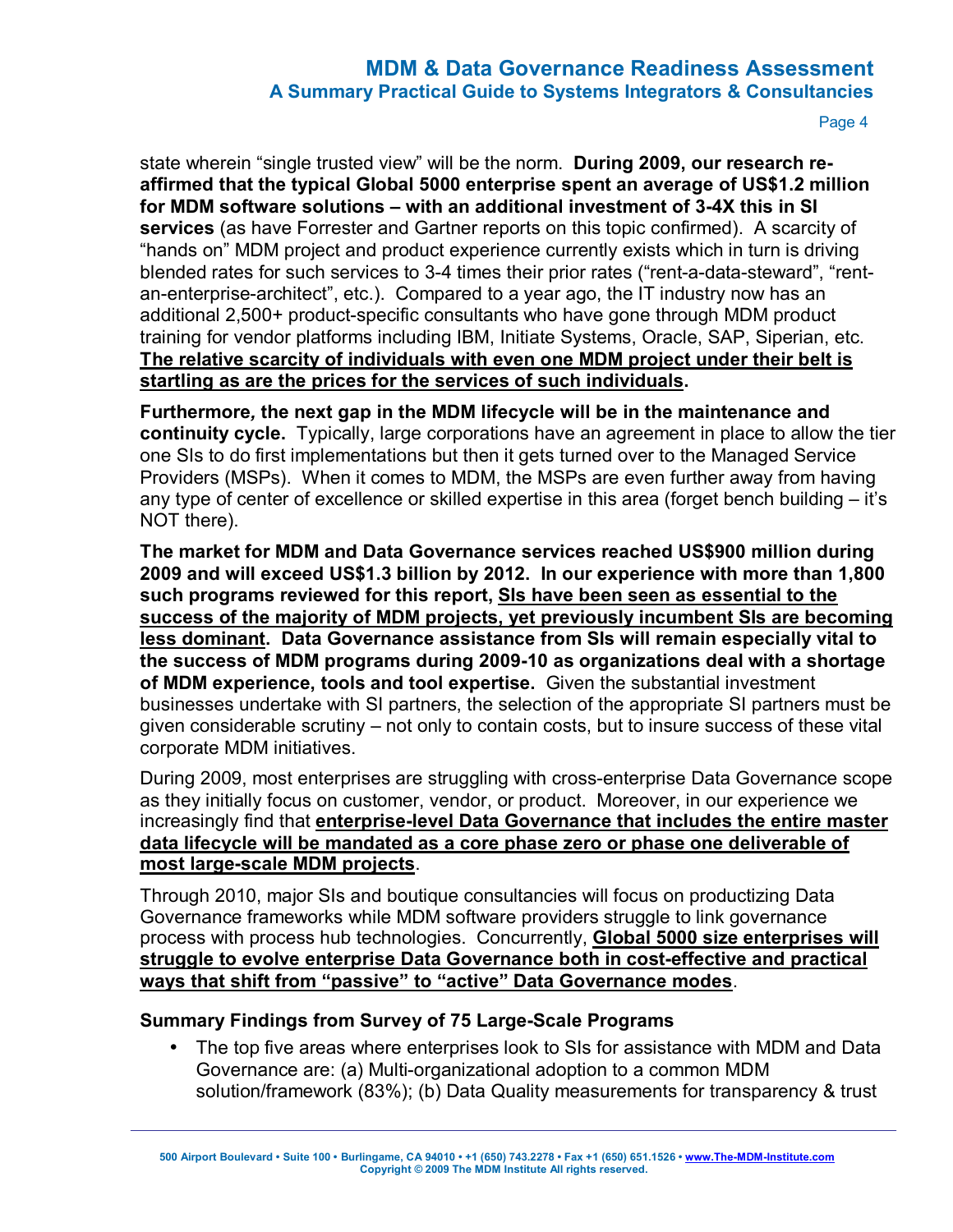Page 5

(69%); (c) Common enterprise definitions of customer, or (d) Shared definitions defined by LOB (69%)' on program governance, policies and processes (67%); and, (e) Total cost of ownership and return on investment (64%).

- The leading SIs in marketshare for MDM & Data Governance implementation assistance were: Accenture (19%); IBM GBS (18%); Cognizant (15%); Deloitte (13%); Tata (13%); BackOffice Associates (11%); EMC Consulting (7%); Infosys (5%); CSC (4%); and Wipro (3%)
- For enterprise MDM life cycles during the previous 18 months, an average of 2.8 consultancy firms were engaged, and for their Data Governance life cycle an average of 1.2 consultancies were engaged. This shows the frequency with which many enterprise organizations have needed to "change"

**Key Survey Finding =** *For enterprise MDM life cycles during the previous 18 months, an average of 2.8 consultancy firms were engaged, and for their DG life cycle an average of 1.2 consultancies* 

out" SIs when the program falters due to lack of experience, leadership, etc. on the part of the consultancies

- $\bullet$  95% cited "business adoption to the MDM/DG program" as critical; as 90% also stated they strongly agreed that it is "important to leverage an SI/consultancy to drive this adoption"
- 80% cited "increase top line & bottom line revenue from cross-sell/upsell" as their top business justification for MDM, in second place at 24% was "Identify & reduce customer fraud; facilitate compliance"
- Fully 95% of IT executives strongly believe that "Systems integrators are essential to the success of the majority of MDM projects" and 72% strongly agree that "Systems" integrators are often necessary to sell C-level executives".
- While 91% agree or strongly agree that ""Systems integrators are needed to coordinate IT & Business", only 13% strongly believe that "Systems integrators are needed to help transform IT organizations".
- The "top 5" evalation criteria for selecting an SI partner for MDM and Data Governance programs are: (a) Specific MDM project experience (industry, geography (99%); (b) Specific MDM product experience (96%); (c) Extensible Data Governance methodology & accelerators (91%); (d) Industry-specific data model experience & ETL mappings (67%); and (e) SOA architecture experience & accelerators (27%).

**BOTTOM LINE: Given the substantial investment businesses undertake with their SI**  partners for their MDM projects, this cost component must be given close scrutiny **not only in effort to contain costs, but also to insure success of this vital corporate initiative**.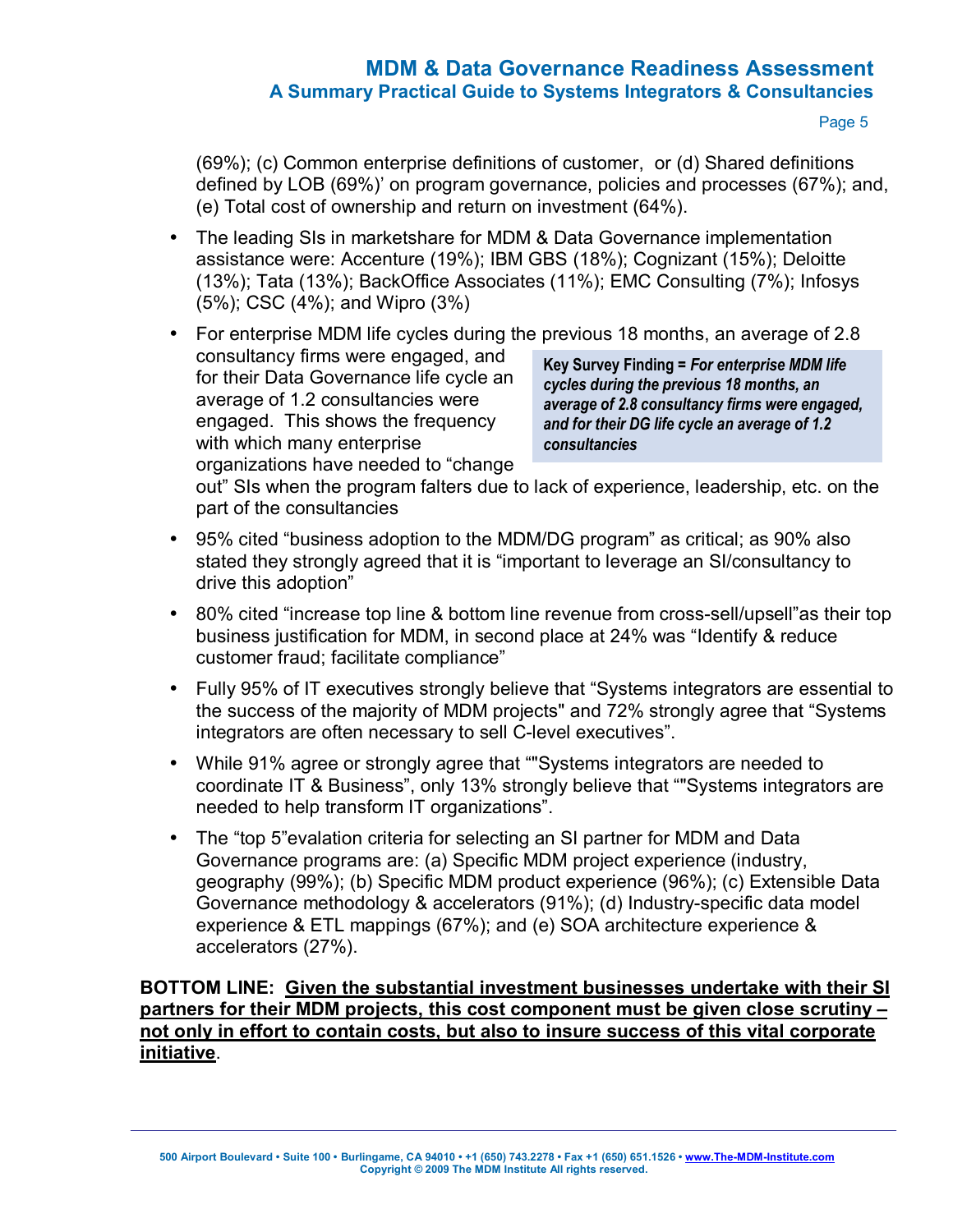Page 6

## *What are the Major Benefits of Partnering with Systems Integrators for MDM & DG?*

#### **Overall Business Benefits**

#1 - SIs Are Often Necessary to Sell C-Level Executives. Without C-level support, lines of business (LOBs) will find it difficult to contribute the funding and resources necessary to launch an MDM initiative – resulting in status quo with each business unit continuing to address the issue at the division-level (if at all). Politically speaking, creating a "coalition of the willing LOB managers" is a prerequisite to getting C-level buy-in. It is often difficult, due to political sensitivities and a lack of objectivity, for organizations to establish this coalition without external assistance. CxOs don't have time for details, however, if a CxO's direct reports are lobbying for a solution to a particular problem such as a "unified view of the customer" for cross-selling or regulatory compliance, then the CxO will listen and take action.



Figure 1 - How Important are SIs to MDM & Data Governance Program Success

**#2 – SIs Are Needed to Help Transform IT Organizations.** To a greater degree than traditional IT initiatives, organizational readiness and acceptance of the new MDM technologies (SOA/shared services, hierarchy mapping/management, etc.) has a huge impact on the successful sustainability of large-scale MDM initiatives. As noted in our MDM Alerts on "Data Governance," most IT organizations live in a state of "anarchy" where very few processes are shared across system domains; and IT organizations are functioning as "IT monarchies" that dictate shared technology resources and processes across a limited set of applications. Ideally, most enterprises would like to have their IT organizations progressing to an enlightened stage of "business monarchy" (where LOBs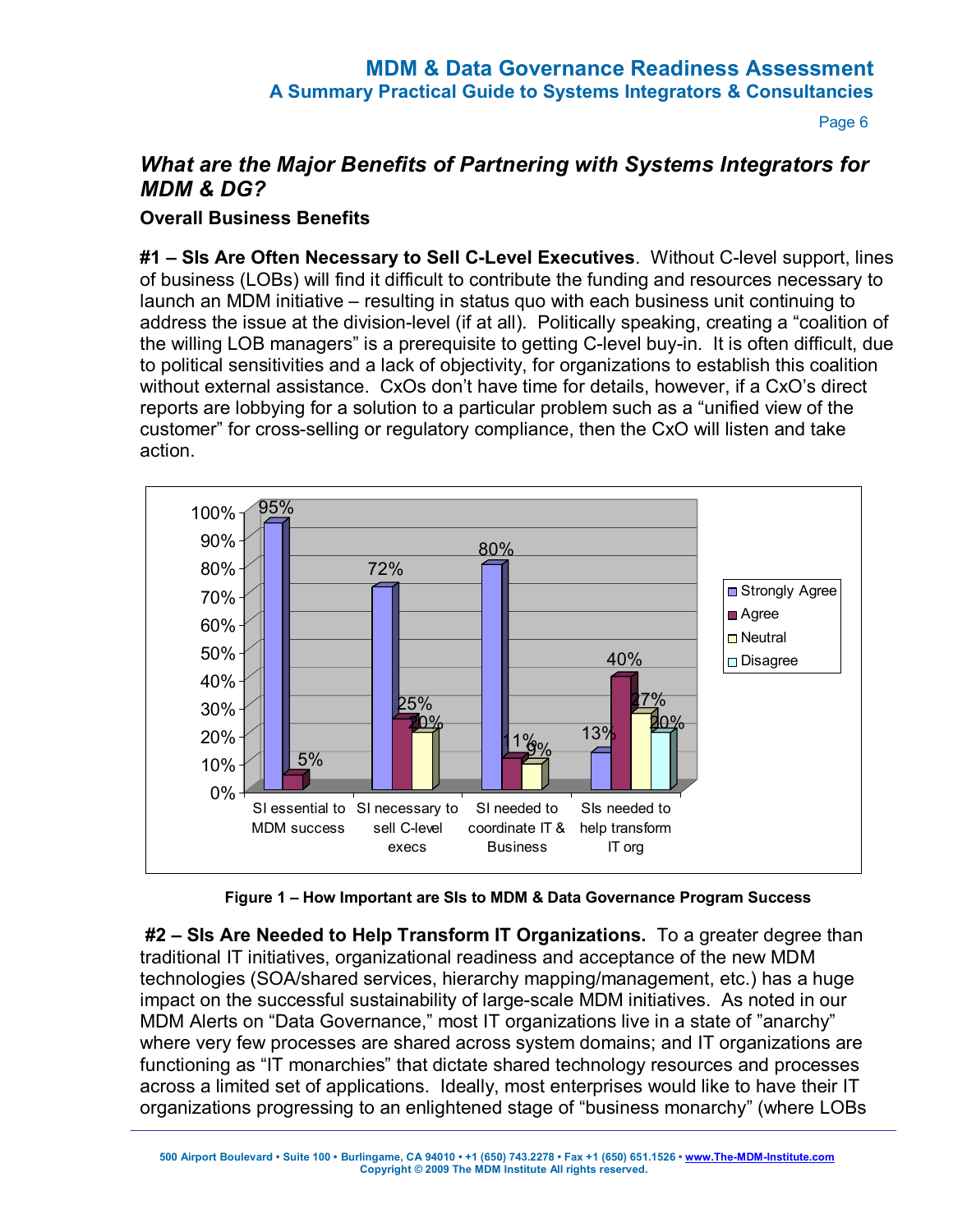Page 7

are actually sharing master data and processes) or a "Federalist/Union" stage wherein the processes are truly integrated end-to-end for the lifecycle management of corporate master data and metrics are in place to manage this.

**#3 – SIs Are Needed to Align IT & Business.** The SI partner is a critical ambassadorial function to plan for IT organizational change management to support the ìcross-LOBî MDM efforts. Moreover, the SI team can work with business leadership to design and refine the "future state" business processes associated with new MDM commitments in the progression to a more centralized approach to managing master data as a corporate asset. And after initial development of a MDM system, SIs can help IT and the business better coordinate by facilitating: (a) mutual participation in the definition of business heuristics/ rules for the resolution of master data match/merge/collision issues, and, (b) ongoing commitment to update both applications and business processes to leverage the shared corporate asset via master data stored in data hub(s).

# **Understanding the "Top 5" Evaluation Criteria for Selecting an SI Partner**

Other than the softer criteria for evaluating partners, such as reputation, ease of doing

#### business, etc., **the more important criteria for evaluating SI partners is the focus of their key areas in expertise and**

**competency**, whether it be industry-specific or technology-specific. The ideal MDM or Data Governance practice partner is able to draw upon resources that have insights and expertise from competitive, cross-discipline centers of excellence (CoEs) or centers of competency (CoCs). As expected, these MDM partners have often evolved from the business intelligence, ERP, and CRM specialty practices. And just as often, multidisciplinary teams assembled to work on

#### **ìTop 5î Evaluation Criteria Systems Integrators**

- #1 Extensible Data Governance methodology and accelerators
- #2 Industry-specific data model experience and ETL mappings
- #3 SOA architecture experience and accelerators
- $#4$  MDM product experience
- $#5 MDM$  project experience

#### **Source: The MDM Institute**

project(s) are pulled from other areas, such as: enterprise architecture planning, especially service-oriented architecture (SOA) experts; enterprise data modeling; legacy application reengineering; data conversion and application migration; data quality; data integration middleware and business process management (BPM) experts; analytics and ETL experts; testing and QA; systems infrastructure management; performance engineering; as well as ROI ,business value articulation, and cost model generation.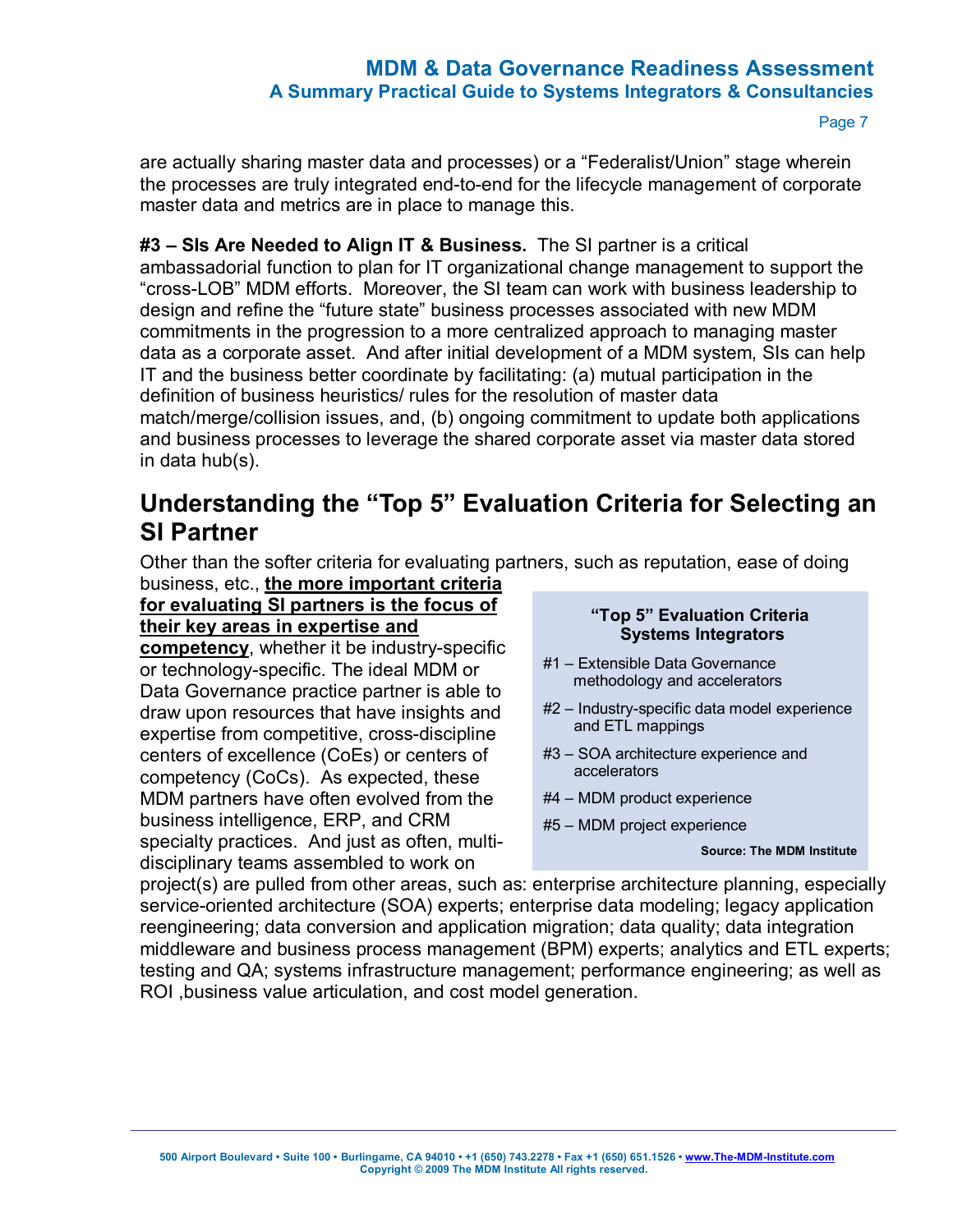Page 8



Figure 2 - "Top 5" Areas that Enterprises Look to SIs for Assistance

What are the "top 5" technical evaluation criteria for the services of systems **integrators on MDM projects?** An overarching consideration is that few SIs have experience with one major MDM project – let alone more than one in our industry. "In flight" projects are no substitute for proven experience, but do represent a vote of confidence for SI partner commitment to the industry.

# *ìTop 5î MDM & DG Technical Evaluation Criteria for Systems Integrators*

**#1 – Extensible Data Governance Methodology & Accelerators**. Too many times, our clients report to us that "our SI doesn't understand us" which translates to "we asked for an MDM proposal and what our SI gave us was a rehash of their enterprise data warehouse (EDW) methodî. Yes, EDWs and business intelligence systems in general are often feeder systems into a MDM solution, however MDM solutions are much more near real-time than the batch-style data warehouses that are endemic in the corporate IT world. Moreover, MDM solutions both straddle and bridge the front- and back-office systems to provide shared services for master data CRUD<sup>1</sup> functions such as enterprise-wide customer address/marital/phone changes.

A key area of differentiation for methodologies is the level of integration between the visually-oriented process mapping tools, and the actual "process generators" which feed the rules engine to drive master data policies. Increasingly, we can expect the best-of-

500 Airport Boulevard · Suite 100 · Burlingame, CA 94010 · +1 (650) 743.2278 · Fax +1 (650) 651.1526 · www.The-MDM-Institute.com **Copyright © 2009 The MDM Institute All rights reserved.** 

 $1$  CRUD – create, read, update, and delete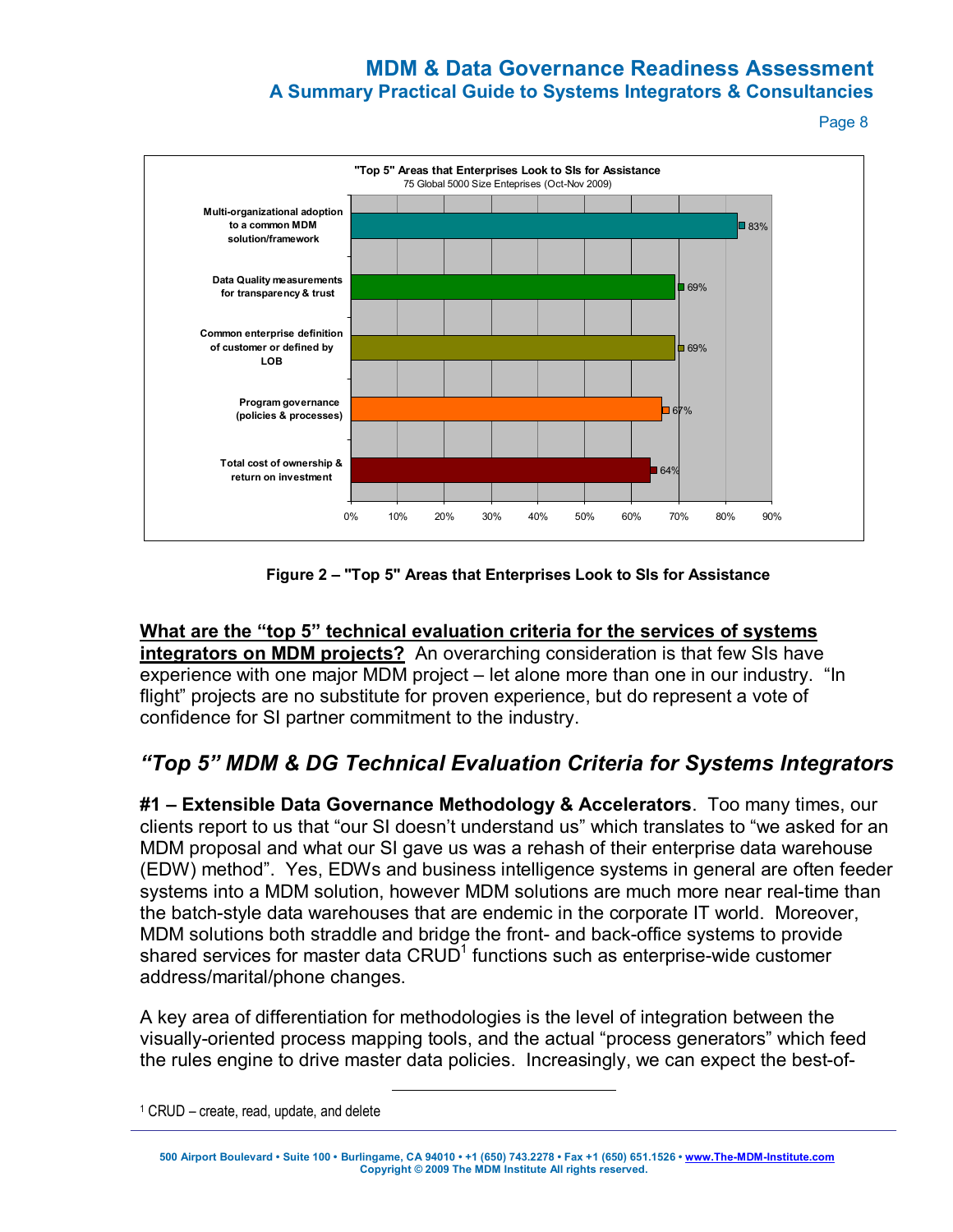Page 9

breed MDM software vendors to promote a notion of "Data Governance" console/methodologyî by using their tools to support a front end design alternative to the much more cumbersome "Mack truck" approach of IBM WCC and Oracle-Siebel UCM. Given the current lack of integration among the various MDM platform design and methodology tools, evaluators of SI's offerings need to pay close attention to the software platform roadmap plans for those platforms that SIs leverage, in order to gage the level of integration that will be available..

#2 – Industry-Specific Data Model Experience & ETL Mappings. Data models are often the top technical evaluation criteria of MDM software solutions, so it follows that the technical skills and expertise of the SI candidates must match your data model center of gravity – e.g., CSC Hogan, IBM Banking Data Warehouse, Oracle Trading Community Architecture, Siebel CRM, etc. Moreover, the SI must have the prerequisite understanding of the data models of the key feeder systems into the MDM hub. That is, the SI must be able to map the primary data sources into the hub either through leveraging ETL tools with their associated mappings, or by bringing their own custom mappings of Oracle, PeopleSoft, SAP, Teradata, etc. application data models.

**#3 ñ SOA Architecture Experience & Accelerators**. As noted above, the architectural design point for 3rd generation MDM solutions is not batch, and is not isolated in either the operational or analytical division of the enterprise. Rather, a key design feature of such MDM software is its service-oriented architecture (SOA) and the component-based application approach. Quite commonly, a commercial MDM product is an IT organization's first "foray into SOA". And like anything major attempted a first time, it mandates an SI partner who has SOA experience. Most SIs (a) provide their own SOA framework as an accelerator, and/or (b) leverage the SOA frameworks provided by the mega vendors (IBM WBI, Oracle-Siebel UAN, SAP NetWeaver) as well as the "pure play" MDM platforms (Initiate Systems, Purisma, Siperian, et al). In any case, the SI must remain current with MDM software platform capabilities in terms of their support for process flow integration. This further demonstrates the increasing relevance of "process hubs" as promoted by IBM and SAP, and not just to "Type A" early adopters. Experience with the underlying rules engine of commercial MDM software and/or Business Process Execution Language (BPEL) is also required.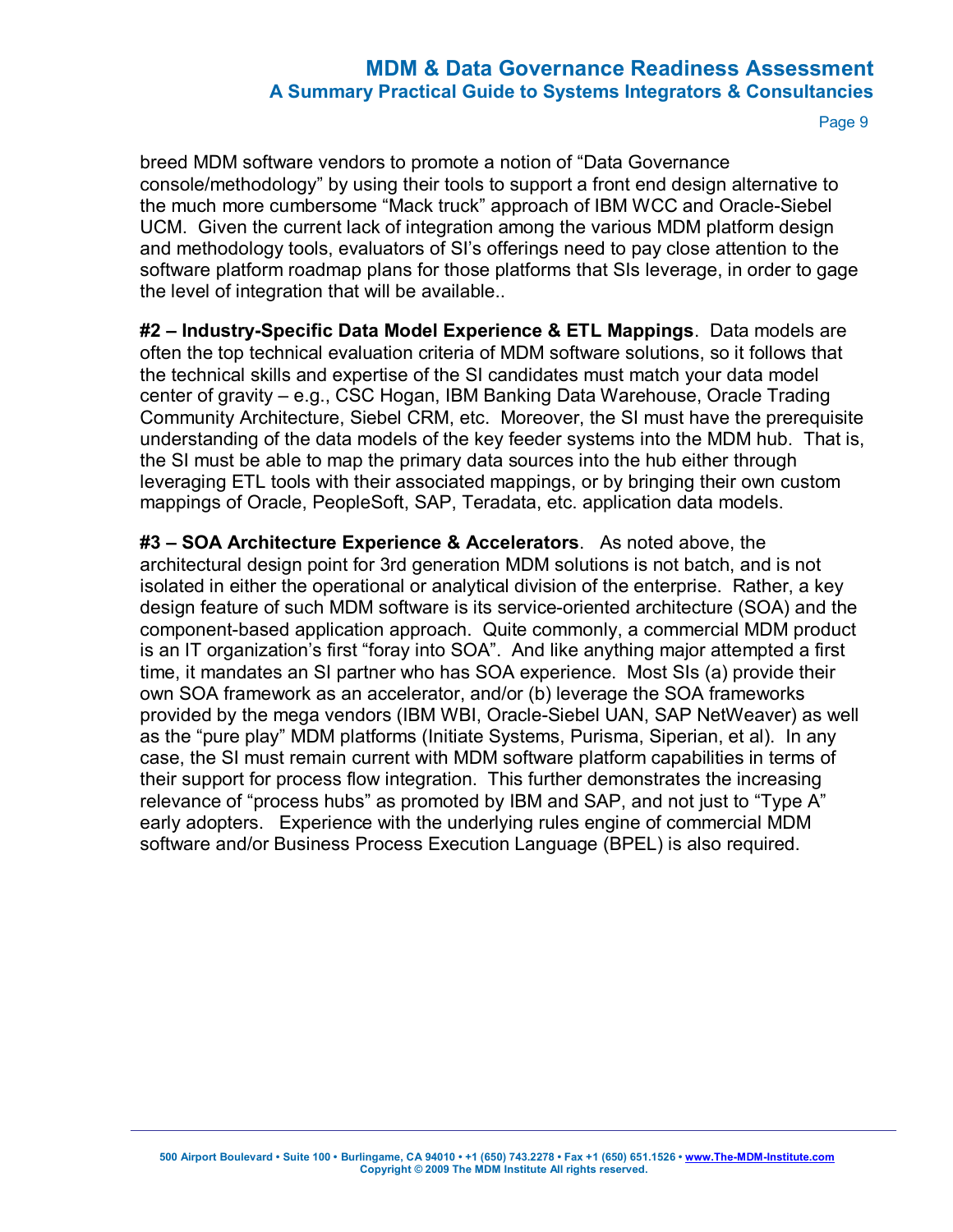Page 10



**Figure 3 ñ "Top 5" Evaluation Criteria for MDM & Data Governance SIs** 

**#4 – MDM Product Experience**. As IT executives may have noticed, costs for MDM product-specific consulting are often out of line with other rank and file IT skill sets. During 2007-08, acute skill shortages in multiple vendor products such as IBM WCC, Oracle MDM (a.k.a. Siebel UCM), and SAP NetWeaver MDM, significantly exacerbated project costs. While "vendor product certification" is good, "product experience" is also vital. Notably, such key features as hierarchy management support vary widely from one MDM product to another. This is a key consideration, along with the need for experience with Acxiom and D&B, etc. hierarchy management solutions. Ideally, the SI partner brings process templates and tools (e.g., product evaluation matrix, gap analysis, etc.) to assist in the evaluation and selection of "build vs. buy" as well as "MDM product selection" for 'buy' scenarios.

#5 – MDM Project Experience. Additionally, shortages of MDM project and process skill sets will drive up costs for enterprise data architects, data stewards, and other individuals with strong affinity for Data Governance. Clearly, demand will outstrip the market supply for individuals with actual experience as few individuals have one project under their belt, let alone more than one project. This will create demand for such SI innovations as "rent-an-architect" and "rent-a-data-steward". The SI partner should be expected to assist in the project ROI justification as a standard matter via pre-loaded economic models to help IT and business leadership engage in MDM justification processes.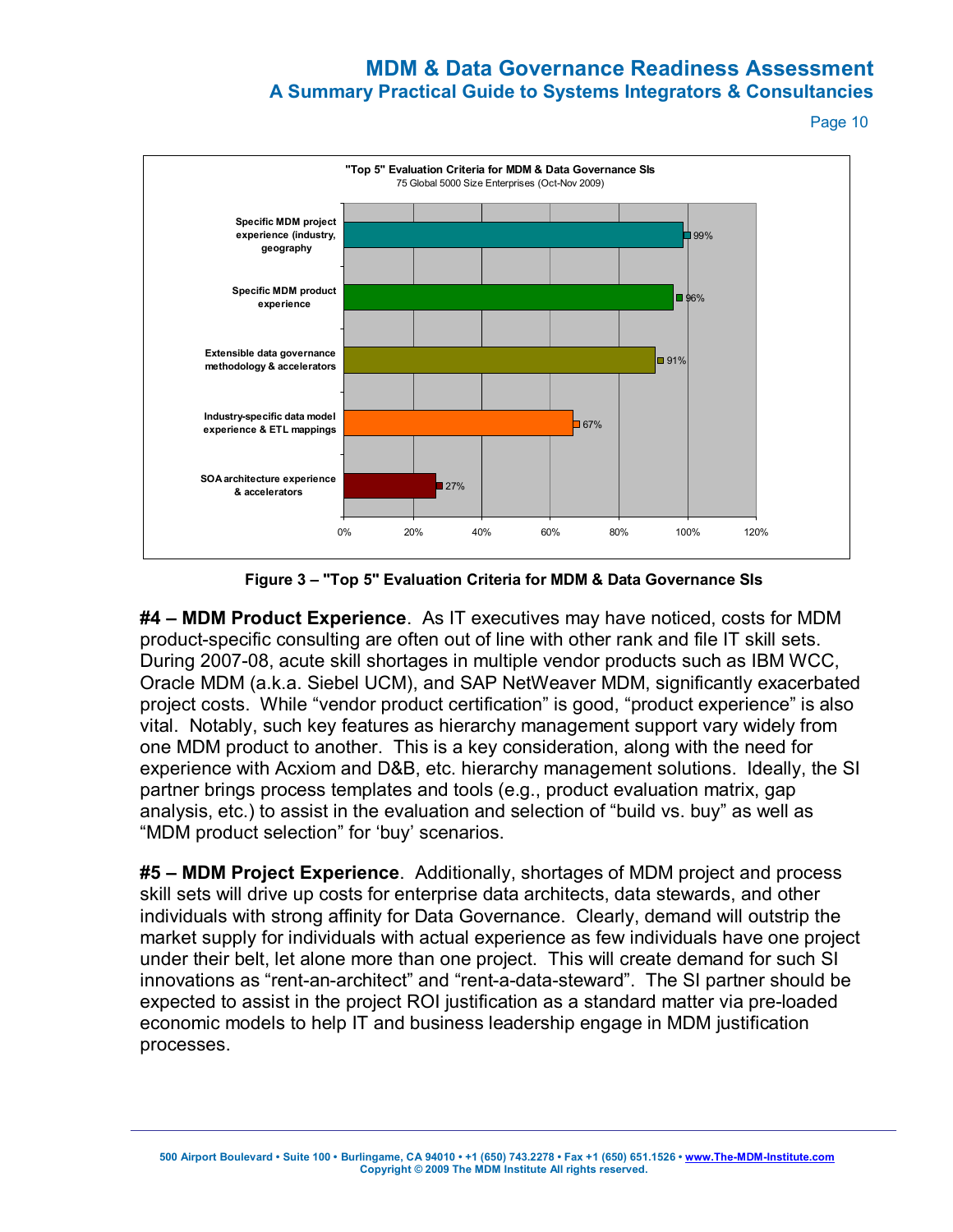Page 11

## **Who are the Leading Systems Integrators?**

In our ongoing survey of 1,800+ MDM and DG programs, certain trends stand out regarding the ascendancy of relative new SI upstarts (and the decline of former incumbents) for large scale IT programs regarding this new area.

Clearly, a large number of engagements remain a blend of both offshore implementation services with strategic consultancy. In particular, no one SI is currently doing it all well. For example, tier 1 Systems Integrators such as Accenture and IBM have considerable investments in offshore competency centers as well as simple trained staff in Bangalore. In addition, while 2-3 years ago a North American or European enterprise might only consider an offshore provider for MDM product installation and customization, in the past two years it has not been uncommon to find Cognizant, Infosys or Tata actually being selected to lead strategic phase zero tasks such as strategy, roadmap, ROI calculation, etc.

Additionally, we have found that RFPs have various subprograms farmed out to different consultancies which further adds to the diversification in the mix of consultancies that comprise an MDM implementation program. Note also that while Accenture and IBM GBS were often managed to do it all historically, in todayís economic model, however, they must often subcontract out various aspects.

In the following chart, it is important to note that these apportionments represent "relative" market share in the sample of projects know to the MDM Institute  $-$  which in turn are heavily skewed towards commercial-off-the-shelf software rather than custombuilt MDM solutions. Other observations and qualifications that will help the reader differentiate among the ten mindshare leaders:

- 1. While we believe that Accenture and IBM GBS are at parity in the market in terms of number of MDM and DG projects each has underway, our sample had 10% more for Accenture due to the number of IBM GBS outside of North America which we have little visibility into. It is important also to note that both Accenture and IBM GBS are engaged in a sizable number of large SAP MDM installations. When large conservative enterprises look for assistance with MDM and DG, they most commonly turn to these two. CSC also tends to be a favorite among conservative companies and also provides hosted solutions.
- 2. BackOffice Associates is relatively unknown outside their core constituency of SAP R/3 installations, but arguably have several hundred DG implementations focused on the migration of data into SAP applications – not necessarily SAP MDM, but DG nonetheless.
- 3. Cognizant, Infosys, and Tata lead among the global service providers who originated as offshore outsourcers. Moreover, these three SIs not only provide implementation services, but are increasingly being given the nod for strategy and planning as well. Wipro on the other hand tends to be associated with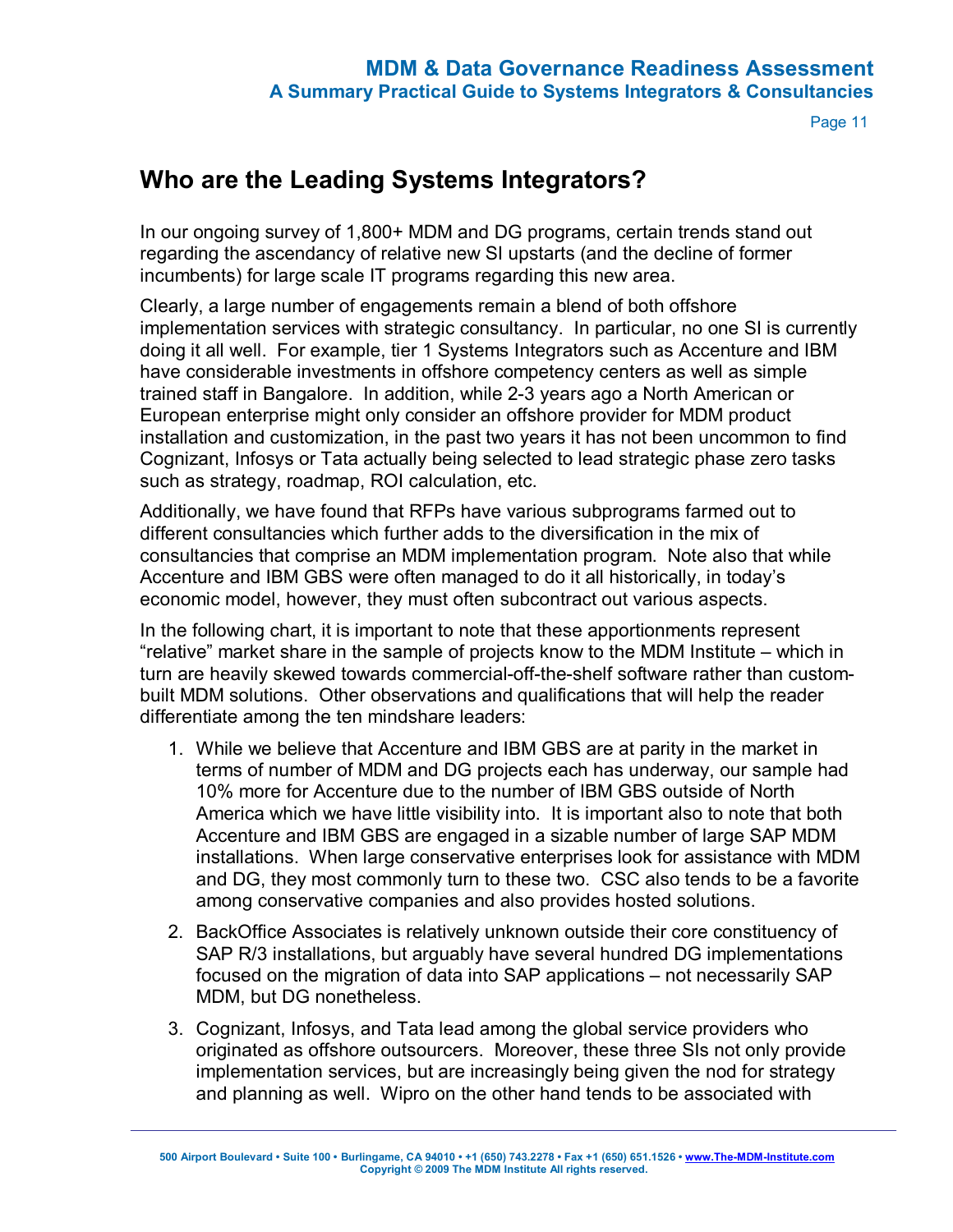Page 12

maintenance of MDM implementations rather than the actual implementation and customization.

- 4. It is important to note that Deloitte and EMC Consulting are typically the two preferred SIs when an enterprise is looking for an SI partner to help define and evolve an MDM program rather than pure offshore implementation assistance – i.e., services for the sake of services. For example, if the business is looking for enrichment or continuous refinement of the MDM program (e.g., more sophisticated hierarchy management or more sophisticated integration of DG components into the hub itself) then these two SIs are usually considered more capable of providing such solutions-centric programs rather than pure technology implementations. Note that the preceding statement should not imply that either Deloitte or EMC Consulting are not major forces in the standard MDM implementation business. In fact, both SIs do a lot of business dealing with the development of business cases, creation of business alignment, and pure play data governance to complement an implementation.
- 5. Many of the "mainstream" SIs (Accenture, Deloitte, EMC Consulting, IBM GBS, etc.) also partner with SIs like Cognizant, Infosys, and Tata to do the technical implementation while they manage the overall implementation program as the "prime".



**Figure 4 – Relative Market Share for MDM & Data Governance Implementation**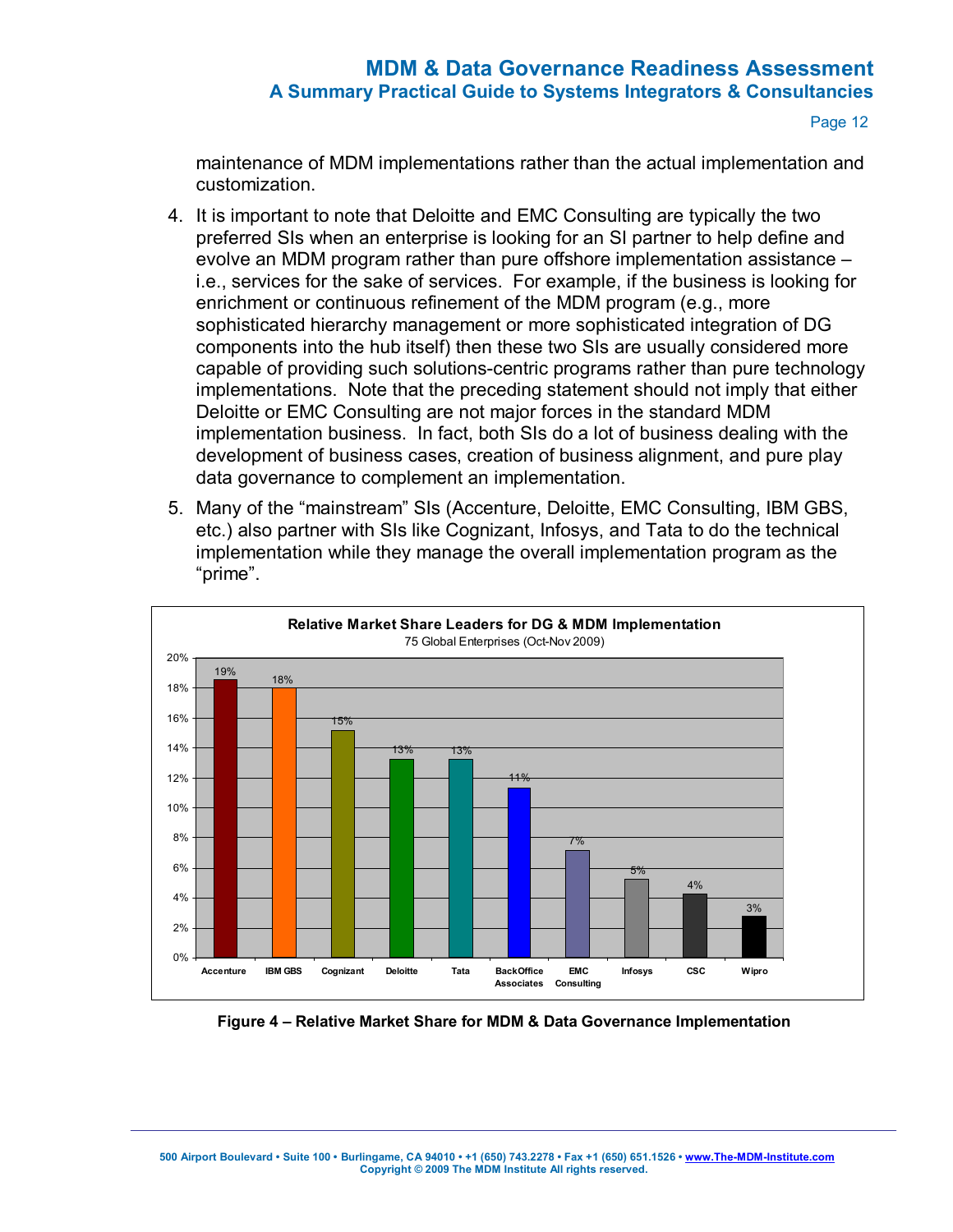Page 13

# **Bottom Line**

**Acknowledge that SIs are essential to success of majority of MDM projects.** MDM and DG are not easy, and even "type A" IT organizations benefit from the experience of veteran enterprise architects and MDM platform-specific expertise.

**Recognize that incumbent SIs are no longer necessarily so**. Finding, nurturing and keeping MDM and DG expertise is often a challenge for the large, more established SIs. Meanwhile, many boutiques over commit and fail to scale.

**Identify which SIs are market leaders in your industry and your chosen software technologies**. It is not sufficient to be a generic or pedantic MDM expert, as industry expertise (data models, data sources, regulatory compliance, etc.) all are important factors in the ultimate success of the program.

**Proactively manage key IT positions**. Too often IT organizations cycle their best people through the latest technology wave (client/server, data warehouse, ecommerce, MDM) only to find those expensively trained (and business process savvy) experts hired away by the same consultancies who then sell that expertise back at considerable mark-up. Make sure there exist strong financial incentives tied to project completion, longevity with the firm, etc. plus well-defined career tracks (data warehouse manager to enterprise architect to director of DG, etc) and not just the fear of "burn out, then turn out".

**Leverage SIs for their "value add**". Outside experts are critical as "transformation agents" as well as their ability to bring together diverse political factions to make difficult group decisions – i.e., enterprise Data Governance of master data assets. SIs also represent a key channel to further the business's MDM and Data Governance requirements back into the vendor's product marketing and executive management ranks. Not only does the SI represent your requirements (for enhancements, bug fixes, product roadmaps,  $etc.$ ) – the SI is the ombudsman and group advocate for a much larger buying constituency than just your specific MDM program. The SIís leverage is not just a stick to force attention to problem resolution but also a focus group of MDM consumers who can help vendors better course correct their product rollout plans, etc.

**BOTTOM LINE**: **Systems integrators are essential to success of majority of MDM projects, yet previously incumbent SIs usually are no longer so. DG assistance from SIs will remain especially critical to the success of MDM programs during 2009-10 as organizations deal with a shortage of tools, experience, and tool expertise. Given the substantial investment businesses undertake with SI partners,**  this area must be given scrutiny – not only to contain costs, but to insure success **of this vital corporate initiative.**